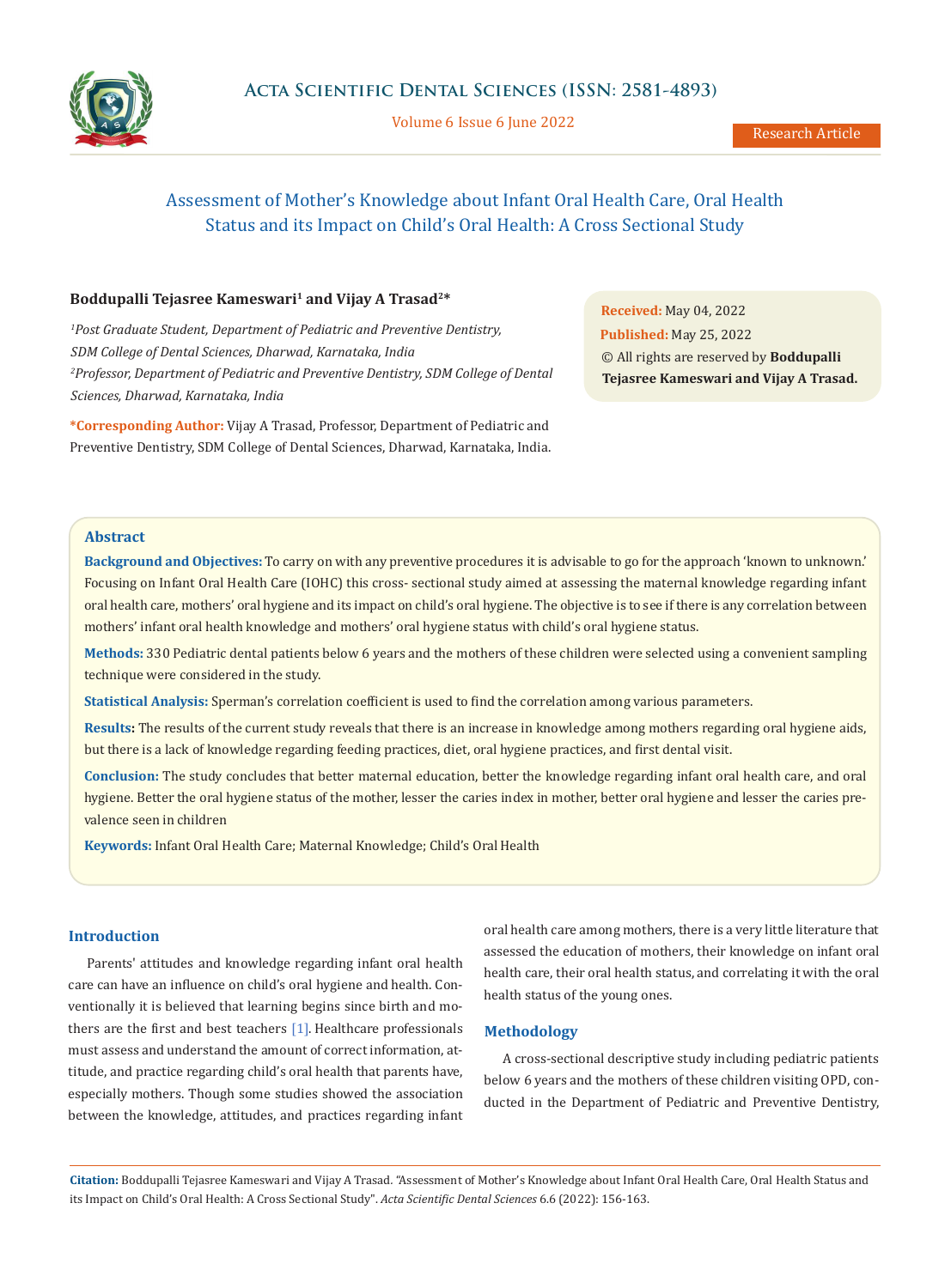SDM College of Dental Sciences and Hospital, a constituent unit of Shri Dharmasthala Manjunatheshwara University, Dharwad. The sample size is measured using the Raosoft online calculator (Roasoft). To achieve a confidence level of 95% and 5% margin of error (Statistical significance), a minimum sample size (n) of 330 mothers and 330 children was considered and samples were selected through convenient sampling technique*.*

Inclusion criteria includes mothers of children below 6 years of age, who completed  $7<sup>th</sup>$  standard and above with no other associated medical conditions. Children who were < 6 years of age with no other associated medical conditions were included. Exclusion criteria includes mothers who completed  $7<sup>th</sup>$  standard and above but were not willing to participate in the study Children above 6 years of age. Ethical clearance was obtained for the present study.

Informed consent was taken from the study subjects who were willing to participate in the study. The questionnaire used for the study included 23 questions, arranged in 2 parts: Five questions related to demographic details of the mother were included in the first part. The second part included questions related to infant oral health care.

157

All the subjects were interviewed by the principal investigator and oral examination was done on the dental chair with a mouth mirror and explorer under natural light (ADA Type 3 examination method). The caries status was assessed by using DMFT index (WHO criteria 1999 for dental caries) [2]. and oral hygiene was assessed by plaque index (Silness and Loe, 1964) [3]. Spearman's correlation coefficient, student t-test, are used to assess the correlations.

| Q.no           | <b>Question</b>                                                                                    | <b>Right answer</b> | Percentage | <b>Wrong answer</b> | Percentage |
|----------------|----------------------------------------------------------------------------------------------------|---------------------|------------|---------------------|------------|
| $\overline{6}$ | Was your child bottle-fed in the first 3 years?                                                    | 152                 | 46.1       | 178                 | 53.9       |
| 7              | Did your child have the habit of sleeping<br>with<br>abottle/breastfeeding while sleeping?         | 116                 | 35.2       | 214                 | 64.8       |
| 8              | Did you add sugars in milk while<br>bottle-feeding or any other sugar substitutes like<br>cerelac? | 159                 | 48.2       | 171                 | 51.8       |
| $\vert 9$      | Did you start cleaning your infants' gums before the<br>teeth erupt?                               | 35                  | 10.6       | 295                 | 89.4       |
| $ 10\rangle$   | When did you start cleaning yours<br>childs' mouth?                                                | 47                  | 14.2       | 283                 | 85.8       |
| 11             | How frequently did you clean your childs' mouth?                                                   | 123                 | 38.5       | 203                 | 61.5       |
| $ 12\rangle$   | When does an infants' first tooth erupt in the mouth?                                              | 204                 | 61.8       | 126                 | 38.2       |
| $ 13\rangle$   | When<br>should<br>infants'<br>first<br>an<br>dental visit be scheduled?                            | 47                  | 14.2       | 283                 | 85.8       |
| 14             | Are you aware of the ways to soothe the painful gums<br>while teething?                            | 92                  | 27.9       | 238                 | 72.1       |
| 15             | Taking care of your infants' teeth is as important as any<br>other part of                         | 256                 | 77.6       | 74                  | 22.4       |
|                | the body?                                                                                          |                     |            |                     |            |
| 16             | How do you clean your childs' teeth?                                                               | 309                 | 93.6       | 21                  | 6.4        |
| 17             | Do you use a toothbrush and toothpaste to clean a<br>childs' teeth?                                | 313                 | 94.8       | 17                  | 5.2        |
| 18             | Do you use any specialized kinds<br>of toothpaste?                                                 | 170                 | 51.5       | 160                 | 48.5       |
| 19             | If yes, is it fluoridated?                                                                         | 126                 | 38.2       | 204                 | 61.8       |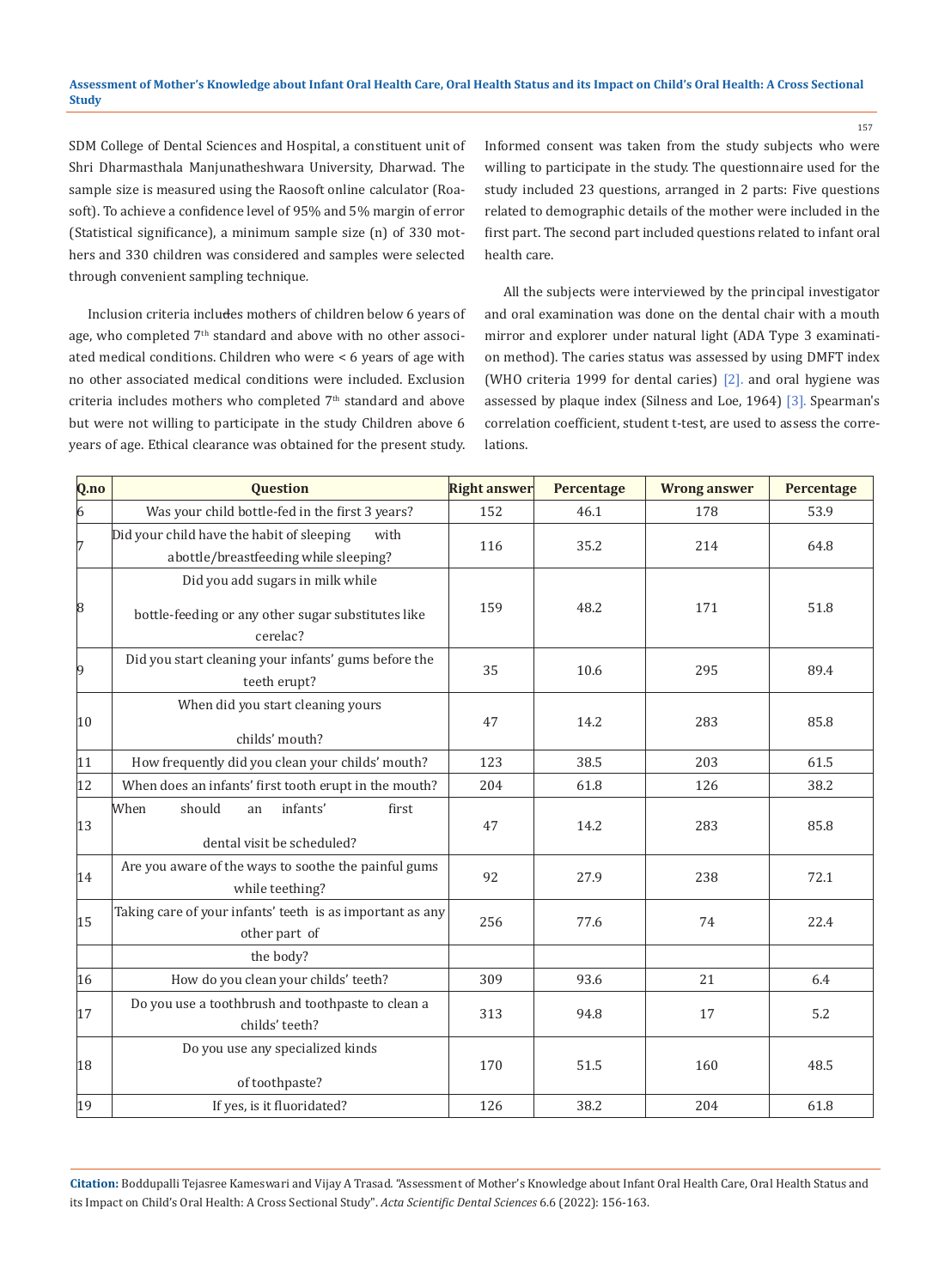#### **Assessment of Mother's Knowledge about Infant Oral Health Care, Oral Health Status and its Impact on Child's Oral Health: A Cross Sectional Study**

|              |                                                                                   |     |      |     | 158  |
|--------------|-----------------------------------------------------------------------------------|-----|------|-----|------|
| $ 20\rangle$ | Is it possible to prevent tooth decay?                                            | 212 | 64.2 | 118 | 35.8 |
| 21           | Are you aware that some children's<br>teeth erupt at birth?                       | 93  | 28.2 | 237 | 71.8 |
| 22           | Should the infants' oral checkup be done once in 6<br>months?                     | 271 | 82.1 | 59  | 17.9 |
| 23           | Would you like to receive more information about an<br>infants' oral health care? | 309 | 93.6 | 21  | 6.4  |

**Table 1:** Assessment of maternal knowledge regarding infant oral health care.

|             |                                | <b>Education</b> | <b>Occupation</b> | <b>Total</b> | def        | <b>OHIS-C</b> | <b>DMFT</b> | <b>OHIS-A</b> |
|-------------|--------------------------------|------------------|-------------------|--------------|------------|---------------|-------------|---------------|
| Education   | <b>Correlation Coefficient</b> | 1.000            | $0.332**$         | $0.568**$    | $-.0268**$ | $-0.283**$    | $-0.243**$  | $-0.361**$    |
|             | Significant. (2-tailed)        |                  | 0.000             | 0.000        | 0.000      | 0.000         | 0.000       | 0.000         |
|             | <b>Correlation Coefficient</b> |                  | 1.000             | $0.304**$    | $-0.086$   | $-0.099$      | $-0104$     | $-0.117*$     |
| Occupation  | Significant. (2-tailed)        |                  |                   | 0.000        | 0.117      | 0.072         | 0.060       | 0.034         |
|             | <b>Correlation Coefficient</b> |                  |                   | 1.000        | $-.373**$  | $-.448**$     | $-.285**$   | $-.411**$     |
| Total       | Significant. (2-tailed)        |                  |                   |              | 0.000      | 0.000         | 0.000       | 0.000         |
| def         | Correlation<br>Coefficient     |                  |                   |              | 1.000      | $0.597**$     | $0.481**$   | $0.475**$     |
|             | Significant. (2-tailed)        |                  |                   |              |            | 0.000         | 0.000       | 0.000         |
| OHIS-C      | Correlation<br>Coefficient     |                  |                   |              |            | 1.000         | $0.363**$   | $0.472**$     |
|             | Significant. (2-tailed)        |                  |                   |              |            |               | 0.000       | 0.000         |
| <b>DMFT</b> | Correlation<br>Coefficient     |                  |                   |              |            |               | 1.000       | $0.356**$     |
|             | Significant. (2-tailed)        |                  |                   |              |            |               |             | 0.000         |
| OHIS-A      | <b>Correlation Coefficient</b> |                  |                   |              |            |               |             | 1.000         |
|             | Significant.<br>(2-tailed)     |                  |                   |              |            |               |             |               |

**Table 2:** Assessment of correlation among various parameters that is the educational status of the mother, occupation, total knowledge scores of the mother, and mothers' oral hygiene status, with oral hygiene status of the child.

\*\* Correlation is significant at the 0.01 level (2-tailed).

\* Correlation is significant at the 0.05 level (2-tailed).

**Citation:** Boddupalli Tejasree Kameswari and Vijay A Trasad*.* "Assessment of Mother's Knowledge about Infant Oral Health Care, Oral Health Status and its Impact on Child's Oral Health: A Cross Sectional Study". *Acta Scientific Dental Sciences* 6.6 (2022): 156-163.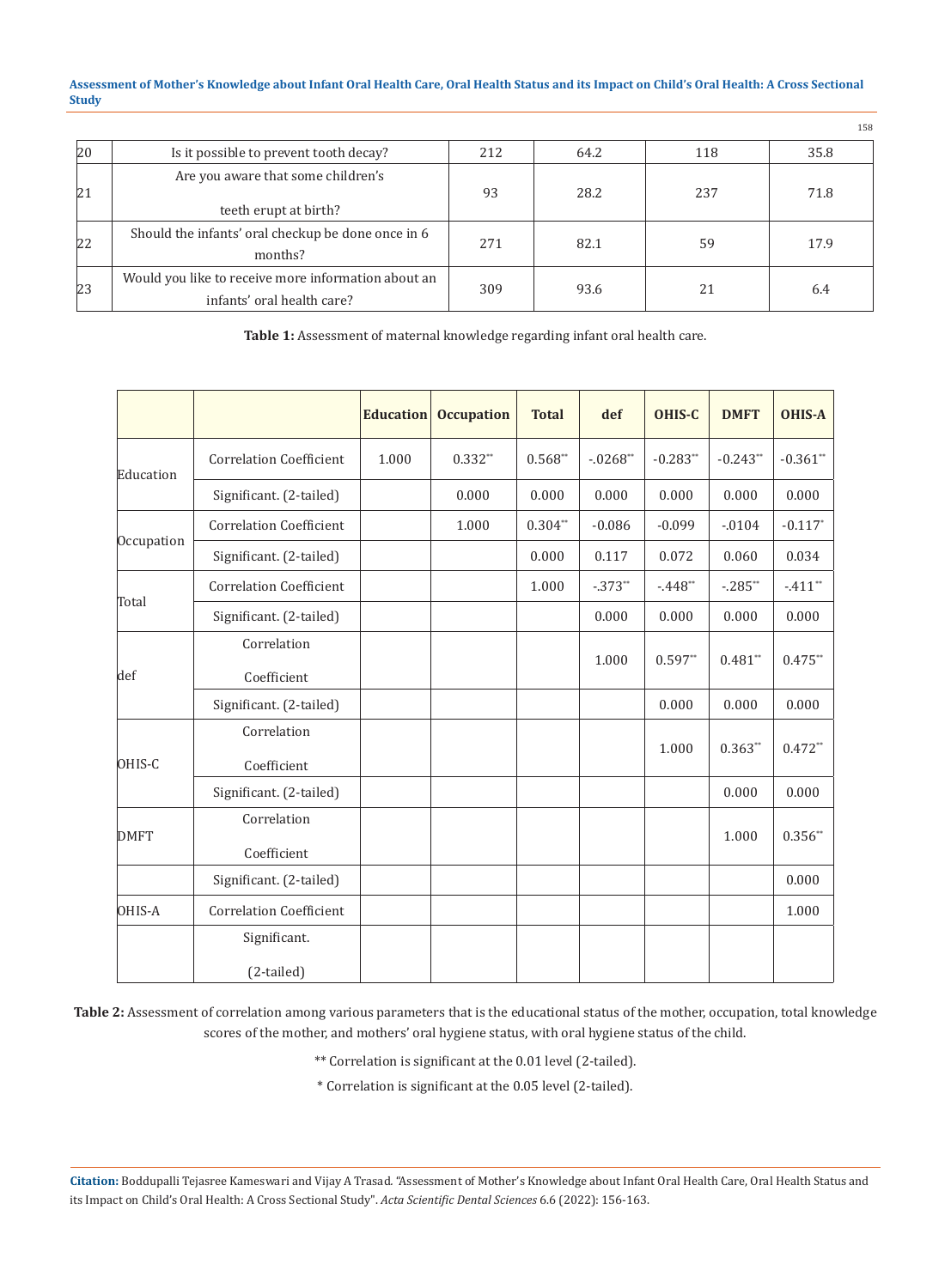**Assessment of Mother's Knowledge about Infant Oral Health Care, Oral Health Status and its Impact on Child's Oral Health: A Cross Sectional Study**

|             | Was your child<br>bottle-fed<br>in the first 3<br>Years? | $\mathbf n$ | <b>Mean</b> | t-Value | p-Value |
|-------------|----------------------------------------------------------|-------------|-------------|---------|---------|
| def         | Wrong answer                                             | 178         | 8.8011      |         |         |
|             | Correct answer                                           | 152         | 5.6118      | 5.6     | .00     |
| OHIS-C      | Wrong answer                                             | 178         | 1.9053      | 5.7     | .00     |
|             | Correct answer                                           | 152         | 1.3371      |         |         |
| <b>DMFT</b> | Wrong answer                                             | 178         | 5.6421      | 4.2.    |         |
|             | Correct answer                                           | 152         | 4.0204      |         | .00.    |
| OHIS-A      | Wrong answer                                             | 178         | 2.4302      |         | .00     |
|             | Correct answer                                           | 152         | 1.8917      | 4.5     |         |

| <b>Table 3:</b> Assessment of the maternal knowledge for the question |  |
|-----------------------------------------------------------------------|--|
| "Was your child bottle-fed in the first 3 years?".                    |  |

|             |                                                                                                |             |        |                 | 159 |
|-------------|------------------------------------------------------------------------------------------------|-------------|--------|-----------------|-----|
|             | Did your child have the<br>habit of sleeping with<br>a bottle/breastfeeding<br>while sleeping? | $\mathbf n$ | Mean   | t-Value p-Value |     |
| def         | Wrong answer                                                                                   | 214         | 8.6650 | 6.5             | .00 |
|             | Correct answer                                                                                 | 116         | 4.8733 |                 |     |
| OHIS-C      | Wrong answer                                                                                   | 214         | 1.8895 | 6.8             | .00 |
|             | Correct answer                                                                                 | 116         | 1.1900 |                 |     |
| <b>DMFT</b> | Wrong answer                                                                                   | 214         | 5.4505 | 3.9             | .00 |
|             | Correct answer                                                                                 | 116         | 3.8707 |                 |     |
| OHIS-A      | Wrong answer                                                                                   | 214         | 2.3730 | 4.3             | .00 |
|             | Correct answer                                                                                 | 116         | 1.8301 |                 |     |

**Table 4:** Assessment of the maternal knowledge for the question "Did your child have the habit of sleeping with bottle/breastfeeding while sleeping?".

|               |                          |               | When should an infants' first dental visit be | <b>Total</b>          |        |  |
|---------------|--------------------------|---------------|-----------------------------------------------|-----------------------|--------|--|
|               |                          |               | <b>Wrong answer</b>                           | <b>Correct answer</b> |        |  |
|               |                          | N             | 66                                            | 4                     | 70     |  |
|               | $7th$ to $10th$ standard | $\frac{0}{0}$ | 94.3%                                         | 5.7%                  | 100.0% |  |
|               | $11th$ and $12th$        | N             | 63                                            | 9                     | 72     |  |
| Education     | standard                 | $\frac{0}{0}$ | 87.5%                                         | 12.5%                 | 100.0% |  |
|               | Diploma and              | N             | 108                                           | 22                    | 130    |  |
|               | Bachelor                 | $\frac{0}{0}$ | 83.1%                                         | 16.9%                 | 100.0% |  |
|               | Masters and Ph.d         | N             | 46                                            | 12                    | 58     |  |
|               |                          | $\frac{0}{0}$ | 79.3%                                         | 20.7%                 | 100.0% |  |
| Total         |                          | N             | 283                                           | 47                    | 330    |  |
| $\frac{0}{0}$ |                          | 85.8%         | 14.2%                                         | 100.0%                |        |  |

**Table 5:** Assessment of maternal knowledge for the question "when should an infants' first dental visit be scheduled?".

# **Results**

Table 1 shows that there is an increase in the knowledge among mothers of children below 6 years of age regarding oral hygiene aids, but there is a lack of knowledge regarding feeding practices, diet, oral hygiene practices, first dental visit and on certain conditions like teething natal and neo-natal oral health care, oral hygiene. Table 2 reveals better maternal education, better the knowledge regarding infant oral health care. Better the maternal education, lower the def scores of the child. There is not much statistically significant difference seen between maternal education and the oral hygiene status of the child. Better the maternal education, lower the DMFT scores of the mother. There is not much statistically significant difference seen between maternal education and her oral hygiene status. Table 3 shows children who did not have the habit of bottle feeding in the first 3 years showed statistically significantly fewer score in their def, OHIS- C values. Table 4 reve-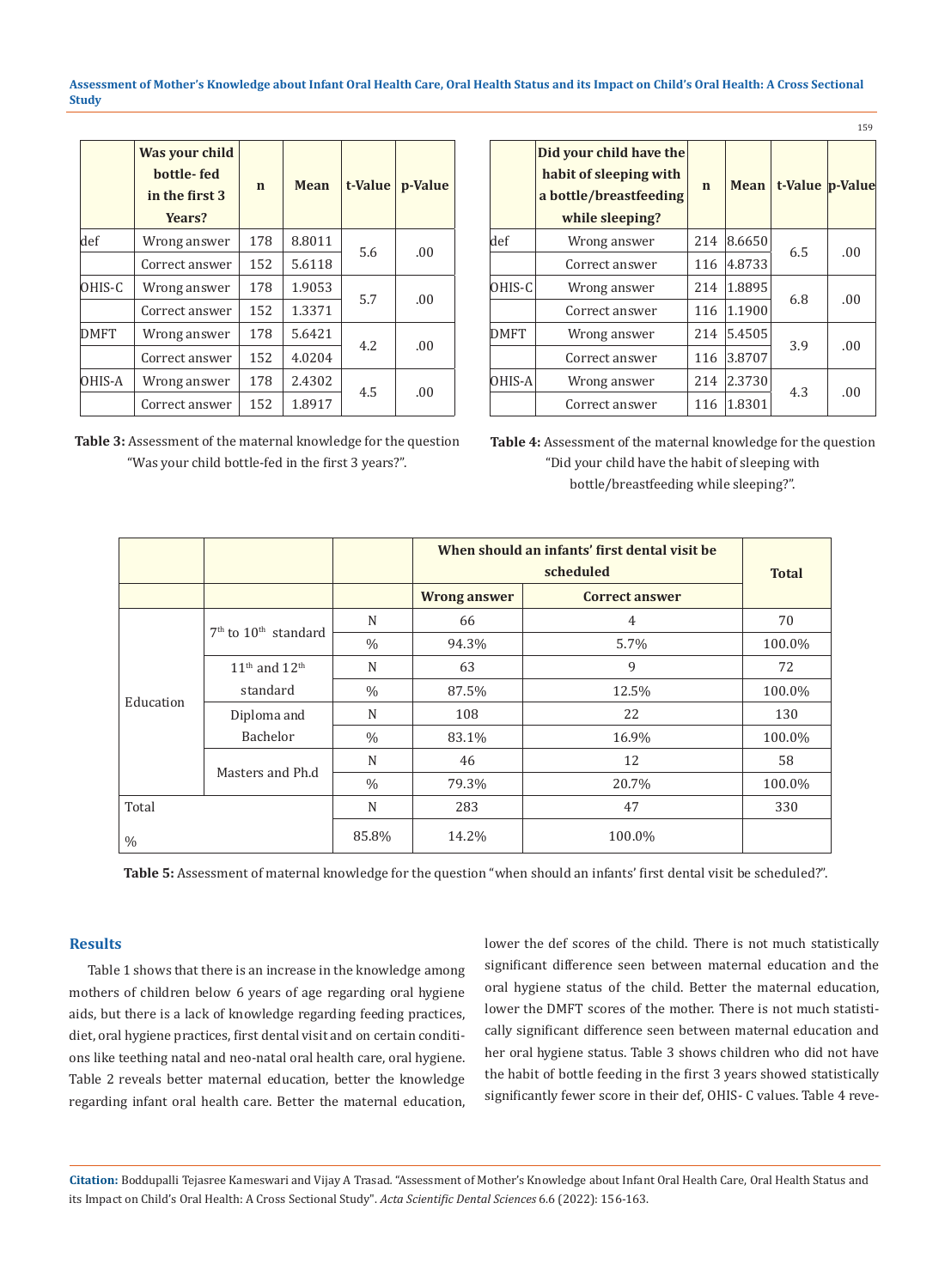als that children who did not have the habit of bottle-feeding or breastfeeding in the night showed a statistically significant less def and OHIS scores than those with the habit. Table 5 shows overall 85.8% of mothers are not aware of the timing for scheduling their child's first dental visit.

#### **Discussion**

As per the American Academy of Pediatric Dentistry guidelines an opportunity for the prevention of oral diseases for a lifetime can be achieved by thorough knowledge on and practice of Infant oral health habits  $[4]$ . Dental caries is a multifactorial disease and one of the most prevalent diseases worldwide  $[5,6]$ . Early childhood caries is a bacterial mediated, sugar driven, multi-factorial dynamic disease. There is phasic demineralization and remineralization of dental hard tissues [7].

Parents' attitudes and knowledge regarding infant oral health care might influence a child's oral hygiene. Studies also emphasized on the potential of mothers to play a significant role in the oral hygiene of their children and it should be kept while developing oral health promotion programs [8]. The European Journal of Pediatric Dentistry in the year 2019 released guidelines on perinatal oral health focusing on mothers. The role of mother has been emphasized concerning a child's oral hygiene habits and status Astrom, 1998 [9].Okada., *et al*. 2002 [10].Some studies showed Mothers' oral hygiene knowledge and practice had an impact on the oral hygiene status of their 12-year-old children [11]. Other studies showed that the association between knowledge, attitudes, and practices regarding infant oral health care among mothers, but there is very little literature aiming at the current study. So, the current study aimed at assessing the educational status of the mothers, their knowledge, and oral hygiene status and correlating it with the oral hygiene status of their kids. The study design is shown in figure 1.

Demographic distribution of the population visiting the study area based on the maternal education shows an education level of masters or Ph.D (17.6%) diploma or degree(39.4%), up to  $11<sup>th</sup>$  and  $12<sup>th</sup>$  standard (21.8%), up to  $7<sup>th</sup>$  -  $10<sup>th</sup>$  standard(21.2%). This distribution can be compared to one of the studies done in Kerala no illiterate mothers were found, 17.3% had college education while 58.6% had school only and 24.1% had higher secondary education [12]. Another study in Japan categorized mothers based on maternal education into illiterate, middle and secondary education, and third group into Senior secondary, graduate, and above [13]. Another study in Udaipur categorized into postgraduate or graduate



**Figure 1:** Showing the study design.

group, intermediate or post-high school diploma, high school certificate, middle school certificate, primary school certificate [14].

On assessing the maternal knowledge regarding infant oral health care, 53.9% of mothers have the habit of bottle feeding their child. In the current study children who did not have the habit of bottle feeding in the first 3 years showed statistically significant less scores in their def (5.6), OHIS-C (1.3) values. The results of this study are by the study done in Japan where 69.6% have the habit of bottle feeding for more than 12 months [15]. Bottle feeding was reported by 8.9% in a study by Anup Nagraj, which was contradictory to the findings by Tyagi R  $[16]$ . in which bottle feeding was practiced in 51% of children. 64.8% of children have the habit of sleeping while bottle-feeding or breastfeeding at night. The present study revealed children who did not have the habit of bottle-feeding or breastfeeding in the night showed a statistically significant less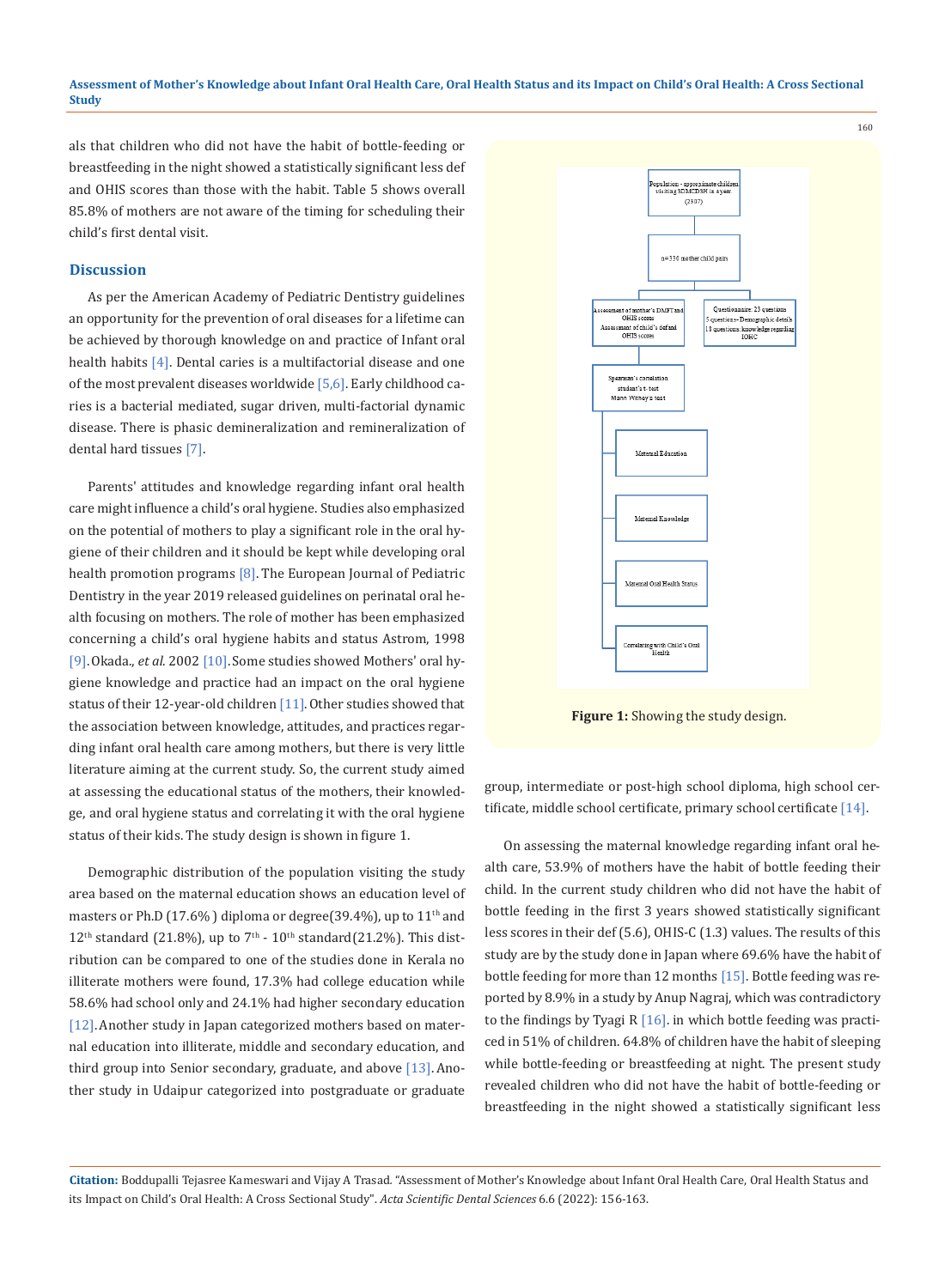def (4.8) and OHIS scores (1.1) than those with the habit (def- 8.7, OHIS- 1.9). Breastfeeding in the first year of a child's life is beneficial, however, a habit beyond 12 months especially nocturnal and frequent is associated with ECC  $[17]$ . The present study reports 51.8% of mothers added sugars or sugar substitutes in the bottle of milk and children who did not have the habit of adding sugars or any other sugar substitutes in the milk tend to show a lesser def (6.1) and OHIS-C (1.3) scores than those with the habit (def- 8.4, OHIS-C- 1.9). Recent studies in the year 2015 and 2018 concluded that the age at which sugars are introduced to the child and the consumption frequency are two key factors for infant dietary practices  $[18,19]$ . In the year 2017 it was also recommended that sugars in food and drink should be avoided by children under  $2$  years  $[20]$ .

Cleaning with a finger was practiced by 28.82% only and 38.5% of mothers cleaned their child's mouth twice or thrice daily. The study conducted by Elena and Petr [21]. showed that 57% of the mothers brushed their children's teeth at least twice a day whereas other studies showed only 17.6% of mothers clean their teeth twice a day  $[11]$ . 61.8% mothers were aware that the first tooth erupts by around 6-12 months of age which is by the other studies (67%) [13]. Only 14.2% of mothers were aware that infants first visit should be carried as soon as the first tooth erupts or before 1 year of age. Overall 85.8% of mothers were not aware of the timing for scheduling their child's first dental visit emphasizing the lack of knowledge. The results of this study can be compared to a study done in Jaipur, where mothers again showed poor knowledge (26%).

As per the results of the current study, only 27.9% of mothers were aware of the ways to soothe the painful gums while teething. The results of the current study are in comparison with the results of a study done in Saudi Arabia, Egypt, and Jaipur, where many mothers had poor knowledge about teething [22,23,13].

The current study also tried to find the correlations among various parameters using spearman's correlation coefficient. The maternal education was shown as a strong influencing factor on a child's oral health. A statistically significant difference was found between the mothers' education status and her knowledge about oral health. Improved level of education may be able to access the appropriate sources of information and understand that information more fully and completely [24]. As the education of mothers increased, their children showed good oral health status. It was similar to studies conducted by Hashim R., *et al*. [25]. P Sudha,[26]. Eissa

Al-Hosani., *et al*. [27]. Rao A,[28]. Babu Jose,[29]. S.C.L. Chan,[30]. R.S. Naidu,[31].Franciszek Szatko,[32].

There is a significant negative correlation seen in the current study between maternal education and maternal and child oral hygiene and dental caries indices. ANOVA test reveals better maternal education, lower the def scores of the child. However, a def score of 5.91 among mothers with higher education is still alarming, could be because of the effect of various other factors for dental caries possibly could be because of the socioeconomic status, less awareness and less knowledge regarding importance of primary teeth. This necessitates the need for more awareness. The results of the study can be compared to the mean def values which were  $3.20 \pm$ 3.20 Lower def values were observed in earlier studies conducted in Pelotas, Brazil (3.20),[33]. Moodbidri (3.48),[28]. Chandigarh (4.0),[34].North and West Belfast (3.81),[35].Hubli-Dharwad (2.70  $\pm$  3.57), [36]. Ajman (4.4), [25]. and Kerala (2.5  $\pm$  0.96) [37].

There is a statistically significant difference seen between maternal education and the oral hygiene status of the child. Better the maternal education, lower the def scores of the child. However, a def score of 5.91 among mothers with higher education is still alarming, could be because of the effect of various other factors for dental caries and it necessitates the need for more awareness There is a statistically significant difference seen between maternal education and her oral hygiene status. However, a child's untreated caries status is associated only with high levels of maternal untreated caries [38]. Mothers' caries status was related to preschool children's caries status in Thailand, [39]. and New York [40]. However it was not significant in a Japanese study [41].in Finland [42].

Improved level of education may be able to access appropriate sources of information and understand that information completely. A statistically significant association was seen between the mothers knowledge, attitude, practices about oral hygiene and caries prevalence, mean DMFT, and plaque score.

Critical evaluation includes further studies can be carried out assessing knowledge including fathers and caregivers, expected mothers considering their access to various preventive and therapeutic procedures. To eliminate the possible Berkson's bias that is usually associated with studies that are carried in a hospital setup, more population involving the general public can be carried out.

Limitations of the study includes mothers with education below the 7<sup>th</sup> standard were not considered in the study. The possibility of

**Citation:** Boddupalli Tejasree Kameswari and Vijay A Trasad*.* "Assessment of Mother's Knowledge about Infant Oral Health Care, Oral Health Status and its Impact on Child's Oral Health: A Cross Sectional Study". *Acta Scientific Dental Sciences* 6.6 (2022): 156-163.

161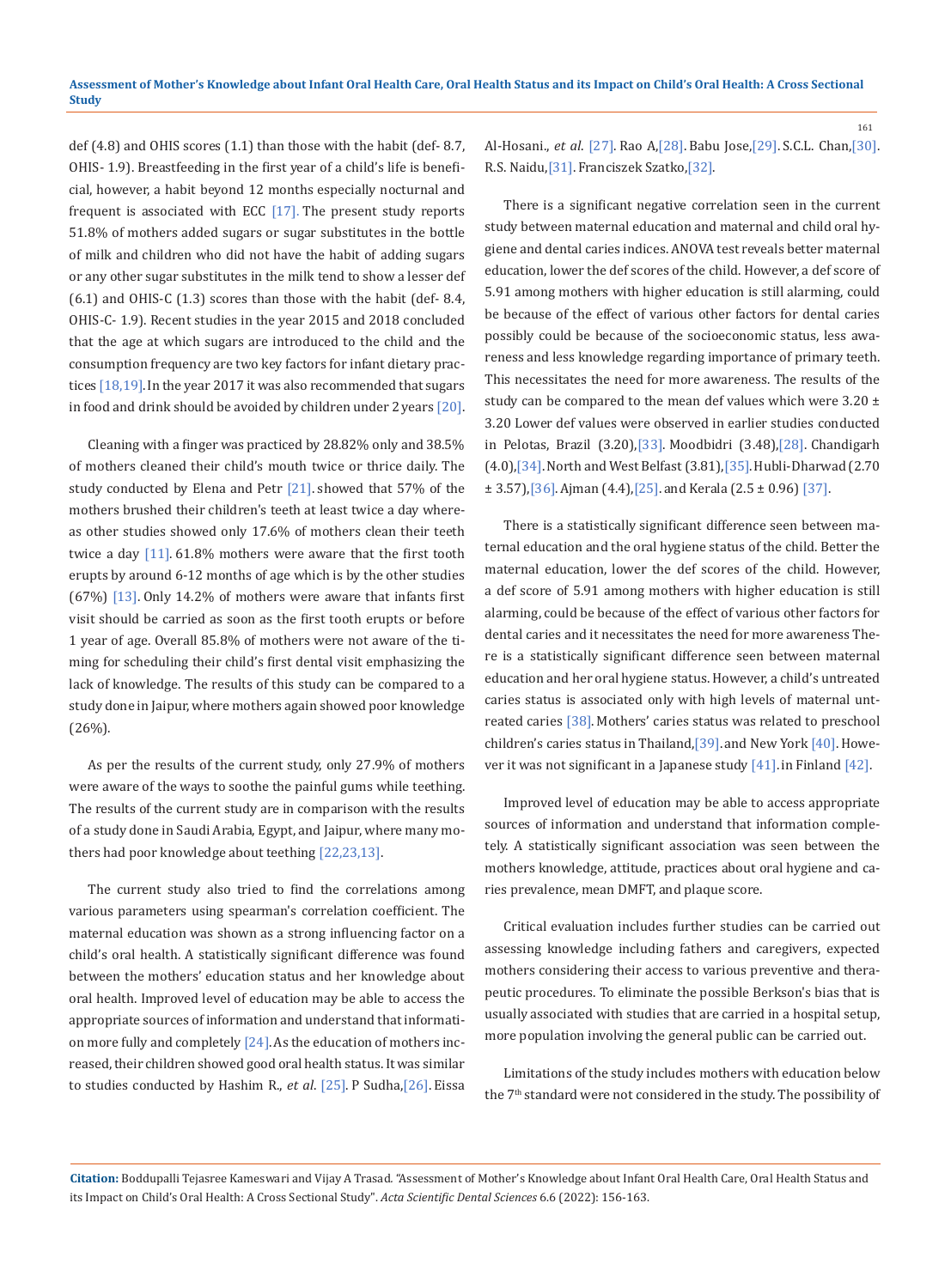Berkson's and intervier's bias bias. Number of siblings and socioeconomic status of the family is not considered.

# **Conclusion**

A high def scores necessitate a need for the generation of more awareness regarding infant oral health care which can be established by establishment of dental home. The results of the study show that better the oral hygiene of mothers, better the oral hygiene of the child suggesting the necessity for planning more infant oral health care programs keeping mothers oral health prenatal, natal and post natally. The establishment of a dental home might increase the knowledge regarding infant oral health care.

## **Bibliography**

- 1. Saied Moallemi Z., *et al*[. "Mothers as facilitators of preadoles](https://pubmed.ncbi.nlm.nih.gov/19178091/)[cents' oral self-care and oral health".](https://pubmed.ncbi.nlm.nih.gov/19178091/) *Oral Health and Preventive Dentistry* [6 \(2008\): 2717.](https://pubmed.ncbi.nlm.nih.gov/19178091/)
- 2. [World Health Organization. "Oral health surveys-Basic meth](https://apps.who.int/iris/handle/10665/41905)ods. 4<sup>th</sup> [edition". Geneva; World Health Organization \(1999\).](https://apps.who.int/iris/handle/10665/41905)
- 3. [Loe H. "The gingival index, the plaque index and their reten](https://pubmed.ncbi.nlm.nih.gov/5237684/)tion system". *[Journal of Periodontology](https://pubmed.ncbi.nlm.nih.gov/5237684/)* 38 (1967): 610-616.
- 4. American Academy of Pediatric Dentistry. Perinatal and Infant oral hygiene care. The Reference manual of Pediatric Dentistry. Chicago, III". *American Academy of Pediatric Dentistry* (2021): 261-266.
- 5. Selwitz RH., *et al*. "Dental caries". *Lancet* [369 \(2007\): 51-59.](https://pubmed.ncbi.nlm.nih.gov/17208642/)
- 6. [Rugg-Gunn A. "Dental caries: strategies to control this pre](https://pubmed.ncbi.nlm.nih.gov/24308392/)ventable disease". *[Acta Medica Academica](https://pubmed.ncbi.nlm.nih.gov/24308392/)* 42 (2013): 117-130.
- 7. Pitts NB., *et al*[. "Early childhood caries: IAPD Bangkok declara](https://iapdworld.org/wp-content/uploads/2020/02/2019-International_Journal_of_Paediatric_Dentistry.pdf)tion". *[Pediatric Dentistry Journal](https://iapdworld.org/wp-content/uploads/2020/02/2019-International_Journal_of_Paediatric_Dentistry.pdf)* 41.3 (2019): 176-178.
- 8. Keng Yen Huang., *et al*[. "Maternal knowledge of child develop](https://www.sciencedirect.com/science/article/abs/pii/S019339730400142X)[ment and quality of parenting among white, African- Ameri](https://www.sciencedirect.com/science/article/abs/pii/S019339730400142X)can and Hispanic mothers". *[Journal of Applied Developmental](https://www.sciencedirect.com/science/article/abs/pii/S019339730400142X)  Psychology* [26 \(2005\): 149-170.](https://www.sciencedirect.com/science/article/abs/pii/S019339730400142X)
- 9. Saied Moallemi Z., *et al*[. "Oral health behavior of Iranian moth](https://pubmed.ncbi.nlm.nih.gov/18173086/)[ers and their 9-year-old children".](https://pubmed.ncbi.nlm.nih.gov/18173086/) *Oral Health and Preventive Dentistry* [5 \(2007\): 2639.](https://pubmed.ncbi.nlm.nih.gov/18173086/)
- 10. [Astrom AN. "Parental influences on adolescents' oral health](https://pubmed.ncbi.nlm.nih.gov/9786321/)  [behavior: two-year follow-up of the Norwegian Longitudinal](https://pubmed.ncbi.nlm.nih.gov/9786321/)  [Health Behavior Study participants".](https://pubmed.ncbi.nlm.nih.gov/9786321/) *European Journal of Oral Sciences* [106 \(1998\): 922-930.](https://pubmed.ncbi.nlm.nih.gov/9786321/)

11. Okada M., *et al*[. "Influence of parents' oral health behavior on](https://www.researchgate.net/publication/11400942_Influence_of_parents%27_oral_health_behaviour_on_oral_health_status_of_their_school_children_An_exploratory_study_employing_a_causal_modelling_technique)  [the oral health status of their schoolchildren: an exploratory](https://www.researchgate.net/publication/11400942_Influence_of_parents%27_oral_health_behaviour_on_oral_health_status_of_their_school_children_An_exploratory_study_employing_a_causal_modelling_technique)  [study employing a causal modeling technique".](https://www.researchgate.net/publication/11400942_Influence_of_parents%27_oral_health_behaviour_on_oral_health_status_of_their_school_children_An_exploratory_study_employing_a_causal_modelling_technique) *International [Journal of Paediatric Dentistry](https://www.researchgate.net/publication/11400942_Influence_of_parents%27_oral_health_behaviour_on_oral_health_status_of_their_school_children_An_exploratory_study_employing_a_causal_modelling_technique)* 12 (2002): 101-108.

162

- 12. Chand S., *et al*[. "Impact of mothers' oral hygiene knowledge](https://www.jiaphd.org/article.asp?issn=2319-5932;year=2014;volume=12;issue=4;spage=323;epage=329;aulast=Chand)  [and practice on oral hygiene status of their 12-year-old chil](https://www.jiaphd.org/article.asp?issn=2319-5932;year=2014;volume=12;issue=4;spage=323;epage=329;aulast=Chand)dren: A cross-sectional study". *[Journal of Indian Association of](https://www.jiaphd.org/article.asp?issn=2319-5932;year=2014;volume=12;issue=4;spage=323;epage=329;aulast=Chand)  [Public Health Dentistry](https://www.jiaphd.org/article.asp?issn=2319-5932;year=2014;volume=12;issue=4;spage=323;epage=329;aulast=Chand)* 12 (2014): 323-329.
- 13. Hiromasa Kato., *et al*[. "Parental occupations, educational lev](https://pubmed.ncbi.nlm.nih.gov/29237397/)[els, and income and prevalence of dental caries in 3-year-old](https://pubmed.ncbi.nlm.nih.gov/29237397/)  Japanese children". *[Environmental Health and Preventive Medi](https://pubmed.ncbi.nlm.nih.gov/29237397/)cine* [22 \(2017\): 80.](https://pubmed.ncbi.nlm.nih.gov/29237397/)
- 14. [Anup Nagaraj and Sonia Pareek. "Infant Oral hygiene Knowl](https://www.ncbi.nlm.nih.gov/pmc/articles/PMC4155879/)[edge and Awareness: Disparity among Pregnant Women and](https://www.ncbi.nlm.nih.gov/pmc/articles/PMC4155879/)  [Mothers visiting a Government Health Care Organization".](https://www.ncbi.nlm.nih.gov/pmc/articles/PMC4155879/) *In[ternational Journal of Clinical Pediatric Dentistry](https://www.ncbi.nlm.nih.gov/pmc/articles/PMC4155879/)* 5.3 (2012): [167-172.](https://www.ncbi.nlm.nih.gov/pmc/articles/PMC4155879/)
- 15. Nagarajappa R., *et al*[. "Infant oral hygiene: Knowledge, attitude](https://www.ncbi.nlm.nih.gov/pmc/articles/PMC3858743/)  [and practices of parents in Udaipur, India".](https://www.ncbi.nlm.nih.gov/pmc/articles/PMC3858743/) *Dental Research Journal* [10.5 \(2013\): 659-665.](https://www.ncbi.nlm.nih.gov/pmc/articles/PMC3858743/)
- 16. Hiromasa Kato., *et al*[. "Parental occupations, educational lev](https://pubmed.ncbi.nlm.nih.gov/29237397/)[els, and income and prevalence of dental caries in 3-year-old](https://pubmed.ncbi.nlm.nih.gov/29237397/)  Japanese children". *[Environmental Health and Preventive Medi](https://pubmed.ncbi.nlm.nih.gov/29237397/)cine* [22 \(2017\): 80.](https://pubmed.ncbi.nlm.nih.gov/29237397/)
- 17. [Tyagi R. "The prevalence of nursing caries in Davangere pre](https://pubmed.ncbi.nlm.nih.gov/19008623/)[school children and its relationship with feeding practices and](https://pubmed.ncbi.nlm.nih.gov/19008623/)  [socioeconomic status of the family".](https://pubmed.ncbi.nlm.nih.gov/19008623/) *Journal of Indian Society [of Pedodontics and Preventive Dentistry](https://pubmed.ncbi.nlm.nih.gov/19008623/)* 26.4 (2008): 153-157.
- 18. Peres KG., *et al*[. "Breastfeeding and oral hygiene: Evidence](https://pubmed.ncbi.nlm.nih.gov/29108500/)  and methodical challenges". *[Journal of Dental Research](https://pubmed.ncbi.nlm.nih.gov/29108500/)* 97.3 [\(2018\): 251-258.](https://pubmed.ncbi.nlm.nih.gov/29108500/)
- 19. Chaffee BW., *et al*[. "Feeding practices in infancy associated](https://pubmed.ncbi.nlm.nih.gov/25753518/)  [with caries incidence in early childhood".](https://pubmed.ncbi.nlm.nih.gov/25753518/) *Community Dentistry [and Oral Epidemiology](https://pubmed.ncbi.nlm.nih.gov/25753518/)* 43.4 (2015): 338-348.
- 20. Feldens CA., *et al*[. "Feeding frequency in infancy and dental](https://pubmed.ncbi.nlm.nih.gov/28868798/)  [caries in childhood: A prospective cohort study".](https://pubmed.ncbi.nlm.nih.gov/28868798/) *International Dental Journal* [68.2 \(2018\): 113-121.](https://pubmed.ncbi.nlm.nih.gov/28868798/)
- 21. Vass MB., *et al*[. "Added sugars and cardiovascular disease risk](https://pubmed.ncbi.nlm.nih.gov/27550974/)  in children". *[American Heart Association](https://pubmed.ncbi.nlm.nih.gov/27550974/)* 135.19 (2017): 1017- [1034.](https://pubmed.ncbi.nlm.nih.gov/27550974/)